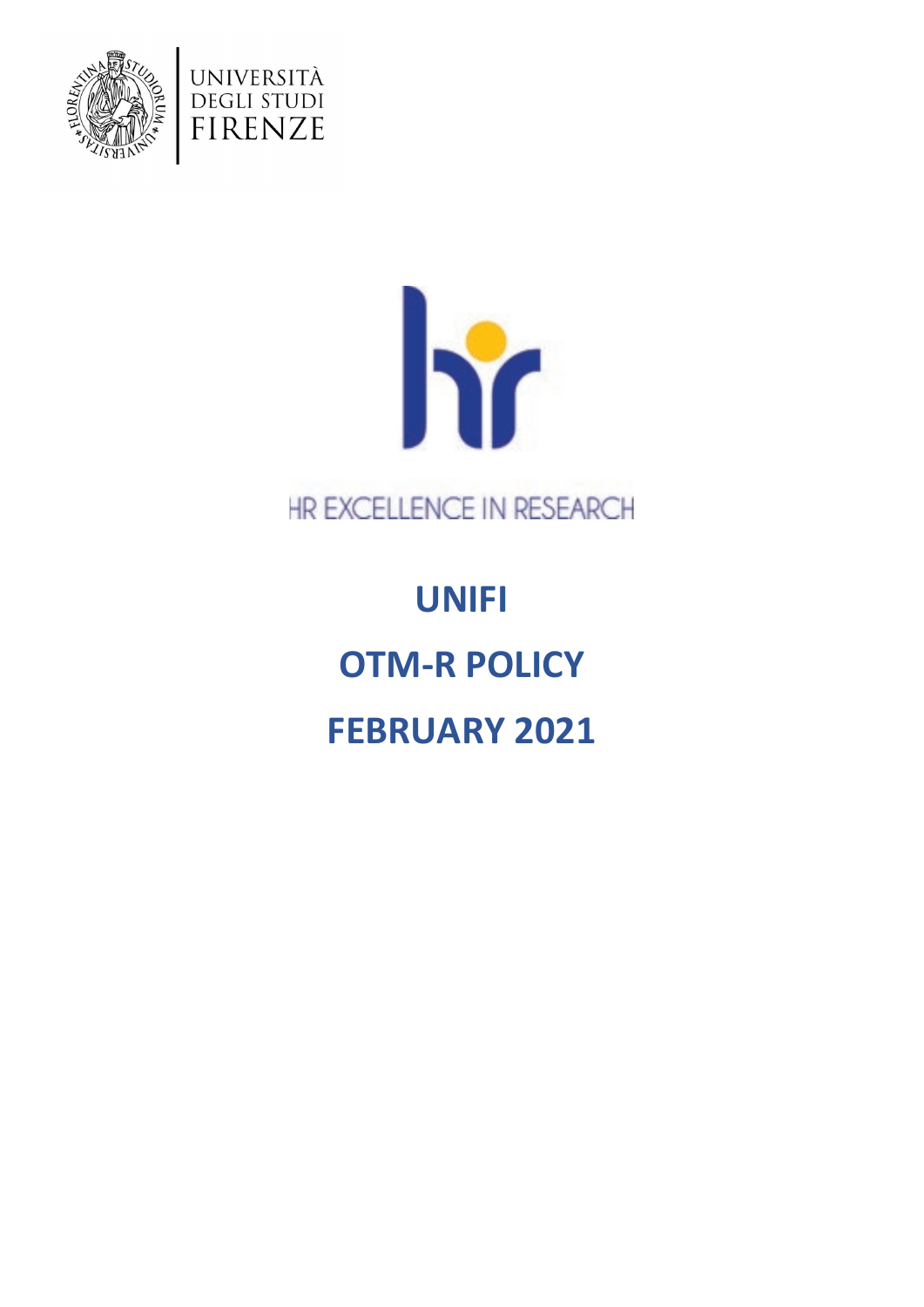## **The European Open, Transparent and Merit Based Recruitment Policy**

The "HR Strategy for Researchers" is a mechanism promoted at European level to support the enforcement and implementation of the European Charter for Researchers and the Code of Conduct for the Recruitment of Researchers (C&C) within research institutions and funding organizations. [\(https://euraxess.ec.europa.eu/sites/default/files/am509774cee\\_en\\_e4.pdf\)](https://euraxess.ec.europa.eu/sites/default/files/am509774cee_en_e4.pdf)

The European Charter for Researchers is a set of general principles and requirements adopted by the European Commission in March 2005 with the aim to achieve for an excellent human resources management and to make research careers more attractive in order to enhance the development of a dynamic European research community and an open labour market for researchers.

In the words of the European Commission:

[...] The European Charter for Researchers is a set of general principles and requirements which specifies the *roles, responsibilities and entitlements of researchers as well as of employers and/or funders of researchers. The aim of the Charter is to ensure that the nature of the relationship between researchers and employers or funders is conducive to successful performance in generating, transferring, sharing and disseminating knowledge and technological development, and to the career development of researchers. The Charter also recognizes the value of all forms of mobility as a means for enhancing the professional development of researchers. In this sense, the Charter constitutes a framework for researchers, employers and funders which invites them to act responsibly and as professionals within their working environment, and to recognise each other as such. The Charter addresses all researchers in the European Union at all stages of their career and covers all fields of research in the public and private sectors, irrespective of the nature of the appointment or employment, the legal status of their employer or the type of organisation or establishment in which the work is carried out. It takes into account the multiple roles of researchers, who are appointed not only to conduct research and/or to carry out development activities but are also involved in supervision, mentoring, management or administrative tasks. […]*

#### *<https://euraxess.ec.europa.eu/jobs/charter/european-charter>*

The University of Florence has committed itself since 2014 to properly implement and enforce within its premises these principles recognizing from its very beginning how crucial the OTM-R appeared to be in this context. The Acronym **OTM-R** stays for **O**pen **T**ransparent and **M**erit **B**ased **R**ecruitment and represents a key issue within the European strategy consisting in the constant support provided to recruitment processes that should always be:

- **OPEN** means that institutions must advertise available positions openly and widely in order to maximize the number of potential applicants
- **TRANSPARENT** means that the recruitment process must be clearly established since the very beginning of the selection process. Information about the selection must be openly accessible for all interested applicants
- **MERIT-BASED**: selection must be based on clearly identified selection criteria and be always based on merit.

Each organization joining the HRS4R is expected to self-assess its own performance towards the OTM-R by determining at which extent the University common practices are in line with the main key points of the OTM-R included in a specific checklist. The main points of this check list are taken into account in the following sections.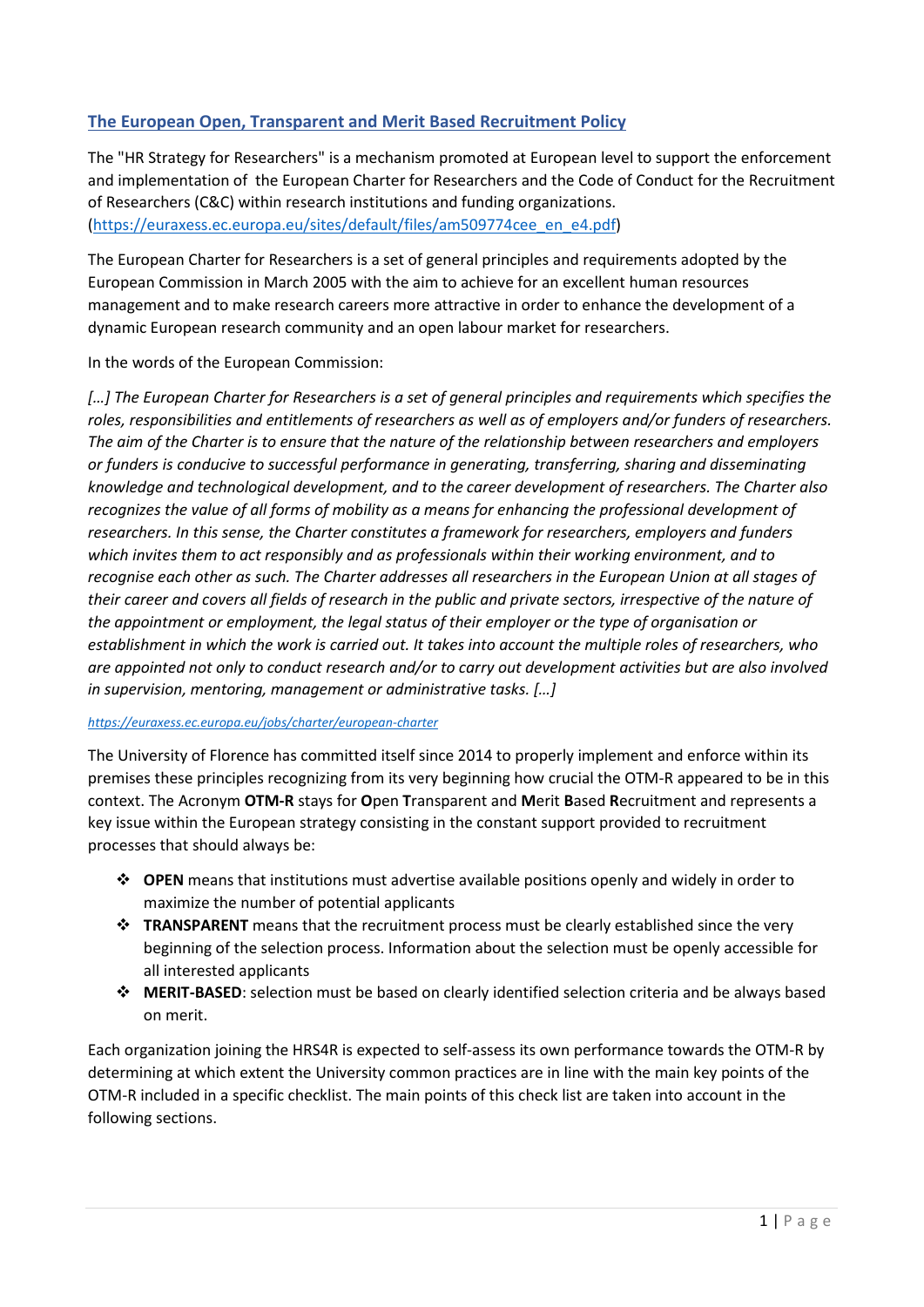## **Which are the basic principles of any selection process within UNIFI?**

The University of Florence is a Higher Education Public Institution and it is bound by national law to always respect the fundamental principles of objectivity, proper publicity, transparency, and equal opportunities to be guaranteed in all selections at any level. No position can be offered without a proper public selection having taken place.

## **Which kind of positions are made available and where can information about them be found?**

The University of Florence is a public Higher Education Institution making therefore available all positions foreseen for this kind of organizations at national level, meaning:

- ❖ Professors
- Researchers
- ❖ Research Grants
- Research Doctorate Programs (PhD)
- Technologists

In order to allow applicants, especially foreign ones, a proper understanding of each one of these positions a specific page has been created on UNIFI web site including a brief description about each one of these positions and redirecting the user to relevant pages where more precise indications may be found about each one of them.

This page, called "Work with us", is available at the following link: [https://www.unifi.it/vp-11713-work](https://www.unifi.it/vp-11713-work-with-us.html)[with-us.html](https://www.unifi.it/vp-11713-work-with-us.html) or can be accessed from the very main page of the University web site [\(www.unifi.it\)](http://www.unifi.it/) by selecting "Research" on top of the page.

#### **Where do advertisements about available positions are made known?**

According to National Law 240/2010 all advertisements of available positions are to be made public through the following official channels:

| <b>Web Site Name</b>                                      | Web site link                                                        |
|-----------------------------------------------------------|----------------------------------------------------------------------|
| <b>Euraxess</b>                                           | https://euraxess.ec.europa.eu/                                       |
| Ministry of Education, University and Research<br>Website | http://bandi.miur.it/                                                |
| <b>UNIFI official gazette</b>                             | http://www.unifi.it/albo-ufficiale.html                              |
| <b>UNIFI</b> web site                                     | http://www.unifi.it/vp-2377-reclutamento-concorsi-<br>selezioni.html |

#### **What do advertisements usually look like and which kind of information do they include?**

For each vacancy offered the University of Florence is bound by law to publish an advertisement (in Italian "Bando"), openly accessible for all interested applicants. Such advertisement must remain open for a reasonable period of time, usually 3 or 4 weeks, to allow the participation of the highest possible number of candidates. It is the announcement itself that specifies the duration of the vacancy. The announcement includes at least the following information:

Description of the position offered and of the competences/skills required